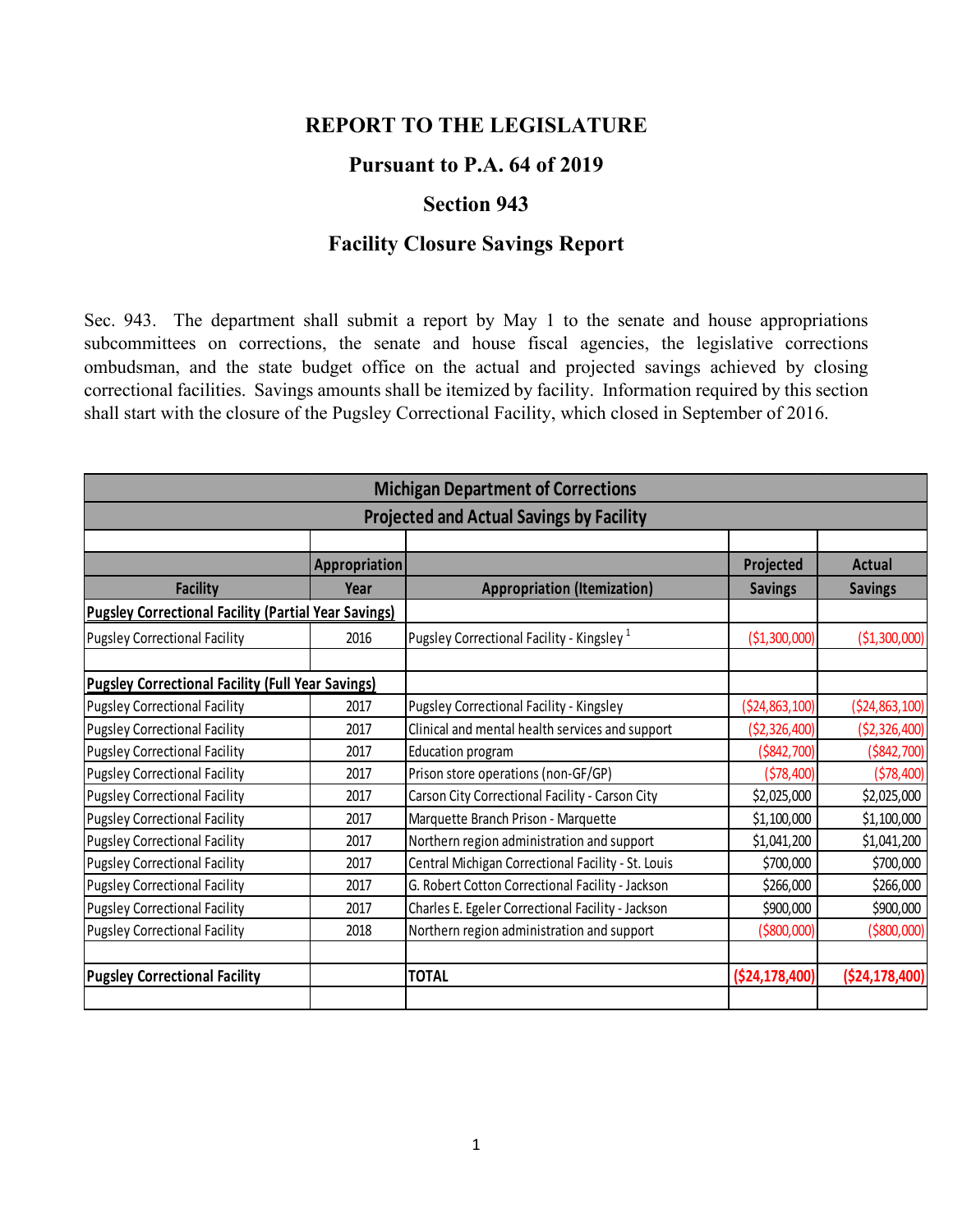| <b>Michigan Department of Corrections</b>                                     |               |                                                                 |                   |                   |  |  |  |
|-------------------------------------------------------------------------------|---------------|-----------------------------------------------------------------|-------------------|-------------------|--|--|--|
| <b>Projected and Actual Savings by Facility</b>                               |               |                                                                 |                   |                   |  |  |  |
|                                                                               |               |                                                                 |                   |                   |  |  |  |
|                                                                               | Appropriation |                                                                 | Projected         | Actual            |  |  |  |
| <b>Facility</b>                                                               | Year          | <b>Appropriation (Itemization)</b>                              | <b>Savings</b>    | <b>Savings</b>    |  |  |  |
|                                                                               |               |                                                                 |                   |                   |  |  |  |
| <b>West Shoreline Correctional Facility (Full Year Savings)</b>               |               |                                                                 |                   |                   |  |  |  |
| West Shoreline Correctional Facility                                          | 2019          | Earnest C. Brooks Correctional Facility - Muskegon              | (\$21,253,900)    | ( \$21, 253, 900) |  |  |  |
| West Shoreline Correctional Facility                                          | 2019          | Clinical complexes                                              | ( \$1,350,400)    | ( \$1,350,400)    |  |  |  |
| West Shoreline Correctional Facility                                          | 2019          | Education / Skilled Trades / Career Readiness Programs          | ( \$501, 700)     | ( \$501, 700)     |  |  |  |
| West Shoreline Correctional Facility                                          | 2019          | Prison store operations (non-GF/GP)                             | (592,000)         | (592,000)         |  |  |  |
| West Shoreline Correctional Facility                                          | 2019          | Carson City Correctional Facility - Carson City                 | \$1,542,200       | \$1,542,200       |  |  |  |
| West Shoreline Correctional Facility                                          | 2019          | Gus Harrison Correctional Facility - Adrian                     | \$1,115,500       | \$1,115,500       |  |  |  |
| West Shoreline Correctional Facility                                          | 2019          | Marquette Branch Prison - Marquette                             | \$844,500         | \$844,500         |  |  |  |
| West Shoreline Correctional Facility                                          | 2019          | G. Robert Cotton Correctional Facility - Jackson                | \$771,100         | \$771,100         |  |  |  |
| <b>West Shoreline Correctional Facility</b>                                   |               |                                                                 |                   |                   |  |  |  |
| (Full Year)                                                                   |               | <b>TOTAL</b>                                                    | ( \$18, 924, 700) | (\$18,924,700)    |  |  |  |
|                                                                               |               |                                                                 |                   |                   |  |  |  |
| <b>West Shoreline Correctional Facility (Additional Partial Year Savings)</b> |               |                                                                 |                   |                   |  |  |  |
| West Shoreline Correctional Facility                                          | 2018          | Earnest C. Brooks Correctional Facility - Muskegon <sup>2</sup> | ( \$3, 251, 600)  | ( \$3,251,600)    |  |  |  |
| <b>West Shoreline Correctional Facility</b>                                   |               |                                                                 |                   |                   |  |  |  |
| (Additional Partial Year)                                                     |               | <b>TOTAL</b>                                                    | ( \$3,251,600)    | ( \$3,251,600)    |  |  |  |